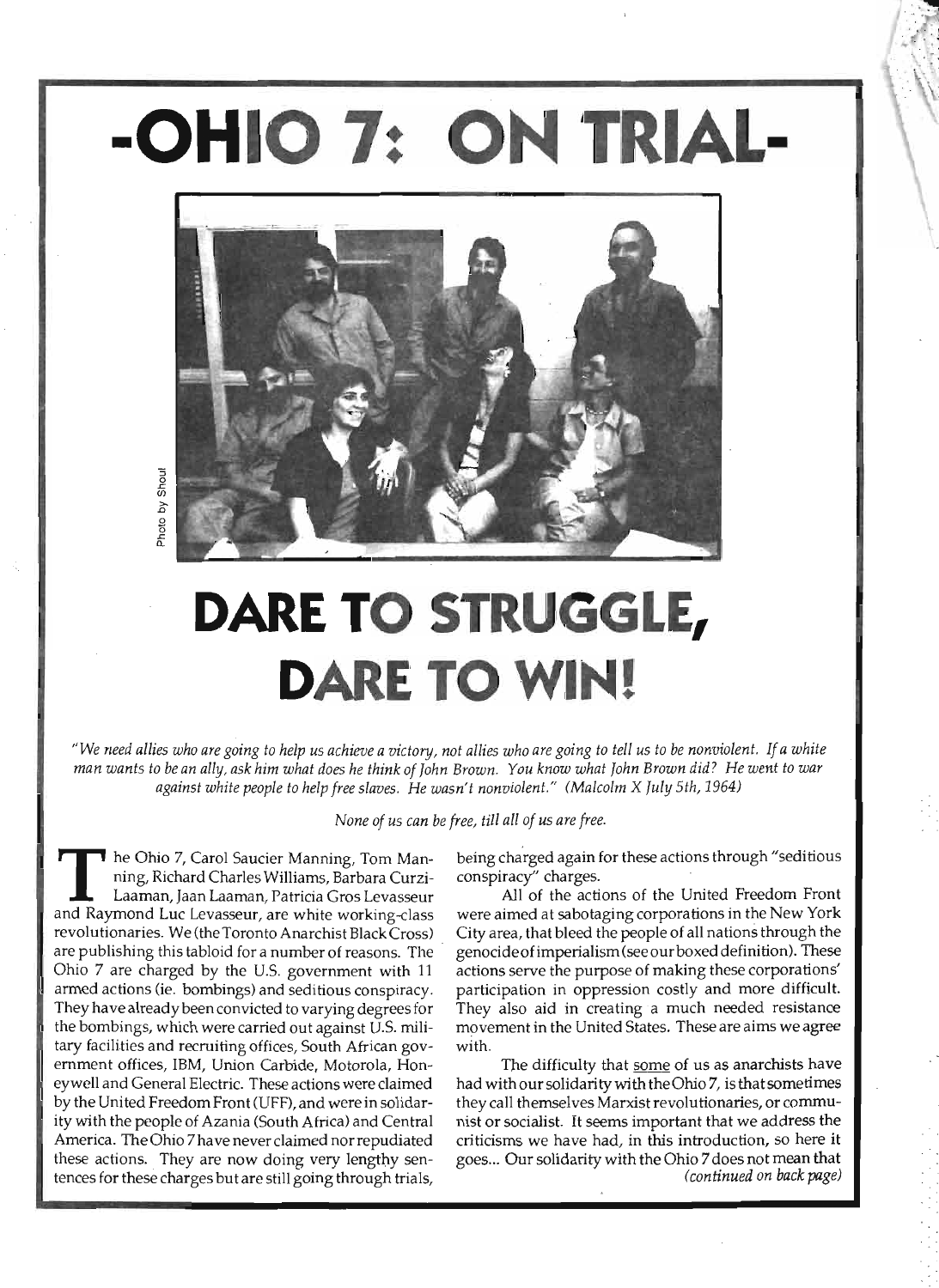

I t is political, economic, and social conditions that give rise to demands for social change. The grea t aboli tionist Frederick Douglass said, *"The history of theprogressafhuman liberty shows that all concessions yet made have been born out of struggle; if there*  is *no struggle there* is *no progress. Those who profess to favor freedom and yet depreciate agitation are those who want crops without plowing up the ground. Power concedes nothing without a demand.* It *never did and* it *never will."* 

With every serious attempt to advance the struggle for basic human rights, political movements in this country have been subjected to vicious attacks and criminal prosecutions which have been ill-disguised attempts to neutralize their leadership and organizations. Sedition laws are a part of the U.S government's more brutal methods of murder, selective violence and harassment designed to destroy any effective political opposition and to control dissent. Seditious conspiracy is such a law and it is defined in partas *"twoormorepeopleconspiringtooppose,byforce, the government's authority or to delay the execution of any law of the United States."* 

The government favors prosectuting people with seditious laws because of the vagueness of such laws, their application to virtually anyone who opposes the government, and the lesser standard of proof needed for conviction. These characteristics make sedition laws far more useful to the government than trying to prosecte individuals for violations of specific state and federal laws. On the simplest terms, a conspiracy is nothing more than an agreement between people. The government need . to prove only that such an agreement exists to obtain an indictment and conviction. This is what makes seditious conspiracy a "thought crime", since a person's state of mind and intent are at the core of any agreement. There is no distinction under this law between opposing the U.S. government and opposing its policies.

#### SEDITIOUS CONSPIRACY IS A POLITICAL OFFENSE

The most recent prosecutions for seditious conspiracy, occurring in the 1930's, '50's, and '80's, have been against those ad voca ting for independence for Puerto Rico. Puerto Rico activists have refused to participate



Through sedition laws the governmen t defines what "acceptable" political activity is; at what point an agreement becomes a conspiracy and illegal; at what point advocacy becomes "encouraging and inciting"; and when an organization's goals become seditious.

day, the Black Liberation Movement. One of its first targets was Dr. Martin Luther King, Jr.

Now comes the trial of the Ohio 7. These 7 people are white North Americans of working class backgrounds with long histories of political activism.

This is a case in which the government intends to frighten the public. To date, the government has done a fairly effective job.. It has used an awesome display of police, weapons and intimidation to frighten people away from court. Much of the "left" even has bought the government's claim that the Ohio 7 are extremists and stand apart from the "safe" political issues of the movement. The government has spent millions of dollars already on this case, before trial begins, to feed a reactionary political climate, utilizinga public "show trial" to try and criminalize the ideas, actions and lives of these people. This trial could well be a litmus test  $-$  an attempt by the government to test the waters for further prosecutions.

In 1798 Congress passed the" Alien and Sedition Laws" which were designed to punish those who were critical of the Federalist administration in office at the time. These laws were the direct forerunner of the Conspiracies Act of 1861. This law contained language almost identical to today's seditious conspiracy law. The 1861 law was passed at a particularly brutal time in the United States past. It was just after the Supreme Court's notorious "Dred Scott Decision" which stripped Black People, both slave and "free", of their rights and declared that they were not people but property.

It was also just after John Brown's.attack on Harper's Ferry and his su bsequent execu tion for" *conspiring with slaves to rebel".* And it was a time when Harriet Tubman was being hunted for her role in freeing slaves through the Underground Railroad. All these were seditious acts. The Sedition Act of 1918 was similar in design and intent to today's law as well. Eugene Debs, Emma Goldman, and "Big" Bill Haywood were all charged under the 1918 act. It targeted draft and anti-war activists and the Industrial Workers of the World (the Wobblies) who championed the rights of workers and socialism. In summary, the sedition laws were used to justify slavery and to institutionalize apartheid through the "Jim Crow" laws; to destroy Native American nations; to erode the rights of workers; and to imprison those who oppose the draft and unjust wars.

P.O. Box 4690 Springfield, MA USA 01101

Sedition laws are enforced in such a manner as to defend the interests of the government and the power brokers in this country. The history of the U.s. is . replete with examples of injustice masquerading in the robes of law and patriotism.

#### RECENT AND CURRENT TRIALS

in most of the trial proceedings, citing the illegal U.s. military occupation and domination of their country. The United Nations has stated that Puerto Rico is a colony of the United States and under international law the authority the U.S. exercises over that country is illegal.

In 1971 information obtained from FBI files, lawsuits and a Congressional investigation revealed a U.S. government campaign of sabotage, disruption, infiltration and assassinations aimed at the government's political opponents. This campaign was called COINTELPRO (FBI Counter-Intelligence Programs). One of the primary targets was, and remains to this

The Ohio 7 have been singled out for prosecution because they are a small part of a legacy of resistance. They take their life experiences as workers and activists to heart. They have supported the aspirations and goals of the Black Liberation struggle from Harlem to South Africa; they oppose U.S. military interventions in Central America; they support independence for Puerto Rico. They have allied themselves with those who fight for human rights.

We, in this country, are dealing with a government that has formed its own "criminal enterprise" at the highest levels: a private government with its own army, funding and political agenda, and a national security state. One need only look at the role of the U.S. and its client fascist states of South Africa, Chile, EI Salvador, Israel and others to see that this system does not respect the rights of our world's peoples.

The Ohio 7 are motivated by a vision of a better world for all our children and a commitment to fight injustice. If there is not common ground to be had with others based on this very human sentiment then it can be said that fascism is beginning to cclipse the will of the people to fight for social change.

### **WRITE TO YOUR COMRADES**

\*Barbara Curzi Laaman #18213-053 \*Ray Luc Levasseur #10376-016 \*Richard Williams #10377-016 FOC Hartford Box 178 Hartford, CT USA 06141-0178

\*Tom Manning #202873 Trenton State Prison CN 861 Trenton, NJ USA 08625

\*Pat Gros Levasseur c/o Sedition Committee Box 4690 Springfield, MA USA 01101

\*Carol Saucier Manning #10375-016 F.CI. Shawnee Unit PMB 7007 Marianna, Florida USA 32446

\*Jaan Laaman #10372-016 Box 1000 Leavenworth, Kansas

USA 66048-1000

#### FOR MORE INFORMATION ON THE OHIO 7, WRITE OR CALL:

#### \*The Sedition Committee

In Massachusetts (413) 586-4407



In New York (212) 969-0448

P.O. Box 1418, Cathedral Stn. New York, NY USA 10025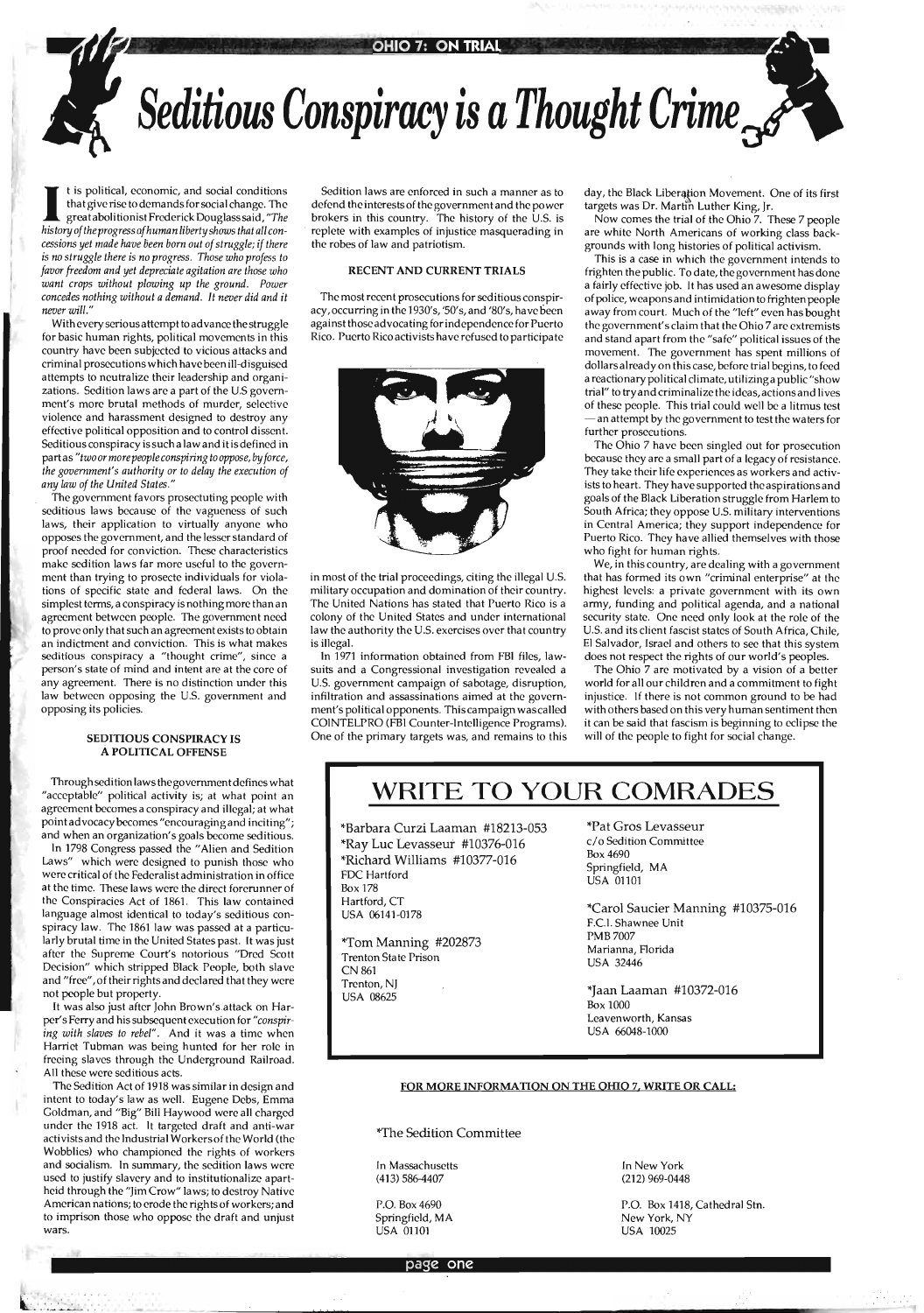# **Ray Levasseur's Opening Statement**

*NOTE: Throughout the course of his presentation, Ray was repeatedly interrupted by the federal prosecutors and the Judge. In the following text whatever appears within () and in italics indicates a point where he is interrupted and forced* to *depart momentarily from his prepared statement. What appears within* ( ) *here* is *what he would have included had he not been interrupted by the state. The following is excerpted from one of the Ohio 7 trials.* 

II he government had a lot to say about crime<br>
in its openings, so 1 think that I'm sure<br>
they'll allow me the time to address these<br>
ssues of crime. To me, there are crimes that are so he government had a lot to say about crime<br>in its openings, so 1 think that I'm sure they'll allow me the time to address these horrible that they stagger the human senses, that shock our sense of humanity. Such were the crimes committed in the 30's and 40's with the rise of Nazi Germany. As the evidence will show, these crimes were committed in the name of white supremacy, in military and economic conquests and expansion. Most of us condemn these crimes. Well, today, in 1985, there is another government which is the closest in today's modem world to being like Nazi Germany. It isan illegal government, a government that rules through the use of force and terror. It is also a racist government based on white supremacy, which violently and systematically denies Black people their human rights. And this is the government of South Africa.

.... the first bombings claimed by the United Freedom Front were on December 16th of '82. Bombed were the offices of the South African Airways, which, as I said and as will be shown, are totally owned and operated by the South African government. Also

.'.

And, it was a massacre, because that is what a massacre is, the slaughter of human beings and that is what happened, and that is a fact, and that is what the evidence will show.

bombed were offices of the IBM Corporation on December 16th, which does business in South Africa. No worker or civilian was injured in these bombings because warnings had been issues to clear the buildings. As the evidence will show, there were always warnings given with all of the United Freedom Front bombings, and in fact no workers or innocent people were ever hurt in any of these bombings. However, this claim cannot — this claim of workers and innocent people not being hurt  $-$  is not a claim that could be made by the racist government of South Africa, whose ruling and power is based on terrorizing Black people.

As the evidence will show, it is a government whose power is based on the fact that African people who make up 80 percent of the population have been forced, violently forced to live on 13 percent of the most barren and unproductive land in the country. And it is a most oppressive existence, where infant mortality is very high, where in some rural areas, 50 percent of Black children die before they reach the age offive. Thatisa measure tojudge the humanity of any society.

It is an existence where millions are hungry and without sufficient work to provide adequately for the welfare of their children. The evidence will also show that the bombing of the South African government office, South African Airways, and the IBM Corporation were done in support and solidarity with the liberation struggle, the freedom struggle in South Africa. And, theevidencewill show, it was done inresponse to South African troops invading the independent nation of Lesotho, in conducting a massacre of revolutionaries from South Africa, who had been driven, driven from their homeland to save their lives. Innocent victims were gunned down by South African soldiers as they slept. They were children. They were women. And they were men.

The government will introduce evidence about a second bombing of IBM, which occurred on March 19th of'84, which isa commemoration date of another massacre of African people, when in 1960 on March 21, '70, unarmed children, women and men were gunned down by the South African police in a town called Sharpeville. Most were shot in the back as they tried to flee to safety.

*( ... The evidence will show that in September,* 1984, *the offices of Union Carbide Corp. were bombed by the United*  Freedom Front. In September of '84, Black people contin*ued to demand their freedom and with their increased organization and resistance came another leading cause of death of African youth* - *gunshot wounds, particularly in the back* - *inflicted* by *South African police and troops.* 

*(The evidence will show that in a demonstration of support and solidarity with the freedom struggle in South Africa, the bombing of Union Carbide was dedicated* to *a six-year old Black child murdered by the racist South African police. On the day prior to the Union Carbide bombing, offices of the racist South African government in Manhatten were bombed* by *the Red Guerrilla Resistance, an armed clandestine organization committed to supporting the freedom struggle of Black people in South Africa.* 

*(The intention of the racist apartheid system* is *to destroy the fabric of social, cultural and community life of African people.* It is *designed* to *destroy them as a nation and as a people. In other words,* it *is genocide. Can there be anything more shocking to our own sense of humanity than the death from malnutrition and related diseases of young African children, who starve while rich whites live off the best land? Or of Black children shot in the back, or permanently blinded by rubber bullets, fired from police weapons? These rubber bullets, which you may have heard of, have also been used by British troops against the people of Northern Ireland. The use of these rubber bullets has been condemned by a number of human rights organizations.* 

*(There is resistance to racist South Africa and it is African people who organize and lead the resistance.* It *is a freedom struggle* -*a revolutionary struggle to reclaim the land and* to *be truly independent. Self-determination is central* to *any struggle of people demanding their human rights, for it* is *from self-determination that other human rights flow. Self-determination in South Africa means control of the land* by *African people, and controlling those institutions and resources that most directly affect all aspects of their lives.* It *is* to *be able to live, work and create as free people.* 

*(The support of the U.S. government and U.S. corporations in racist South Africa* is *critical to the survival of "apartheid". African people have demanded that the U.S.*  government cease its support of the South African gov*ernment, and that U.S. corporations pull out of South Africa. African people* - *led by organizations such as the* 



... Union Carbide is the same company that has the chemical plant in Bhopal, India, which poisoned to death 3000 people. With plants in Puerto Rico which have exploited the fact that Puerto Rico is a colony of the United States, recognized as such by the United Nations Charter, which says colonialism is a crime .

**.page two ,**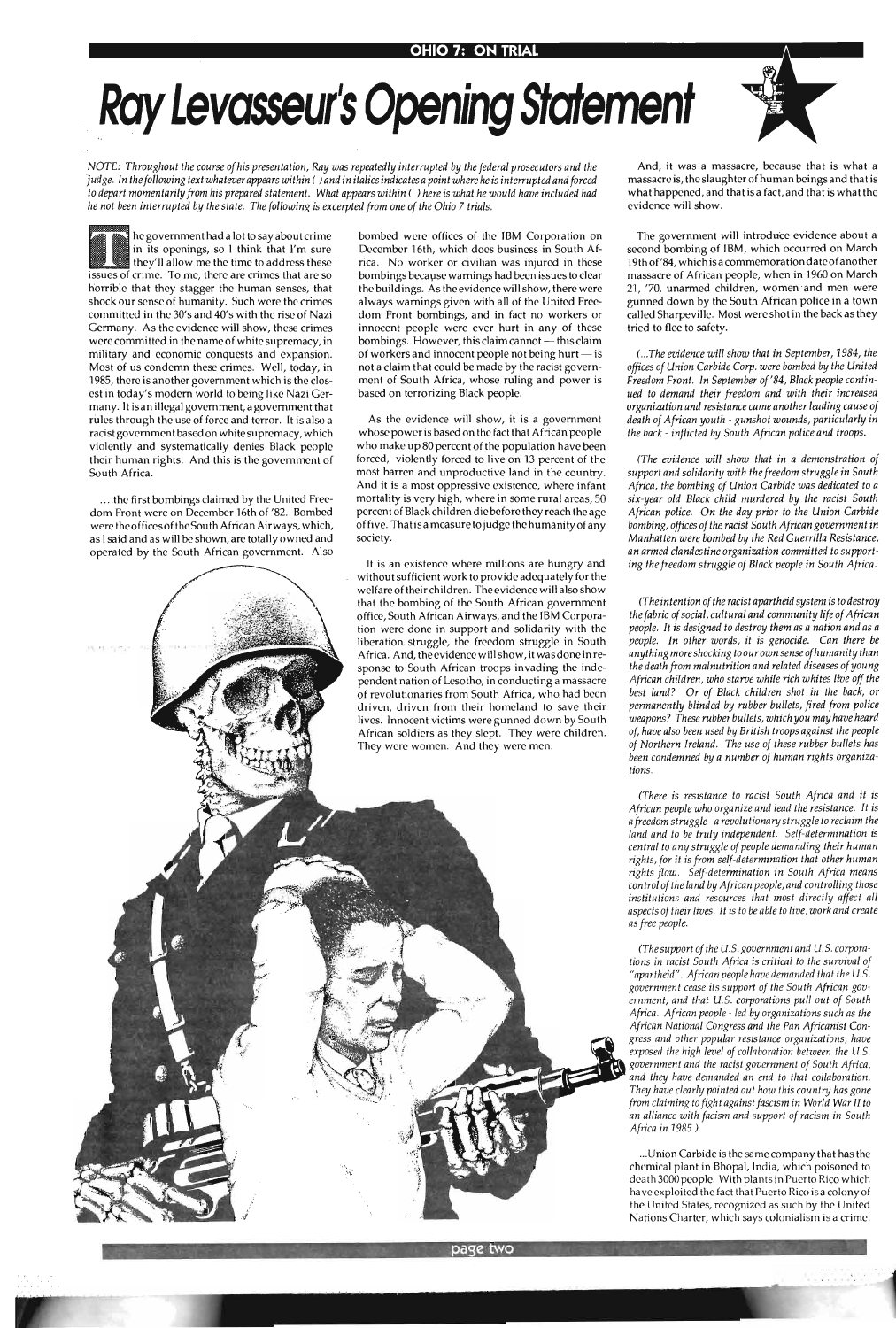. ~ -- **OHIO 7: 0 .... TRIAL** 

In this country, it illegally tried to mine the lands owned by the Indian people.

*(...* When the government raises the specter of terrorism and criminality, as it has in this trial, we must ask ourselves - "WHO ARE THE REAL TERRORISTS?", those who support racist South Africa, or those who fight against it?)

The government will introduce evidence that will show that many of the United Freedom Front bombings were directed against military facilities and contractors. As the evidence will show, the role of the United States government and military in El Salvador is to support that country's vicious dictatorship. Keep it from collapsing in the face of a liberation movement that represents the aspirations of a people to be free. They want to rid themselves of U.S. and foreign domination, of U.S. military aggression.

Now, there is one thing I agree with the governement on this case, and that is that this trial has a lot to do with bombings. As the evidence that we will present will show, that in the past year alone, the Salvadorean Air Force has been doubled with assistance from the United States governement, that use 750 pound fragmentation bombs has increased, that these bombs have the capacity to detonate before they hit the ground; that makes them an antipersonnel bomb, with one purpose in mind, and that is to kill living people. That's what makes it an antipersonnel bomb. That particular characteristic of it, that it won't explode when it hits the ground, that it will explode before it hits the ground.

I mentioned before the research that I did, and this has a lot to do with why I am aware of some of these things, but also when I worked with Vietnam Vetrans Against the War  $-$  these were the same type of bombs used in Viet Nam against people. So, I have some experience and knowledge about what these things do. But, I don't think it takes a lot of experience and knowledge to perceive what a 750 pound bomb will do when it explodes just before it hits the ground, when there are civilians around.

As the evidence will show, the use of incendiary bombs has increased. These are called napalm and white phosphorous and by the victims in El Salvador, they are called "flaming liquid". They are the most feared of all. White phosphorous attaches to the skin, it burns and it burns very deeply. It is very painful, and ultimately very lethal.

These bombings which primarily strike areas where civilians live, are part of a strategy of terrorizing the civilian population in the countryside, and destroying the land, the crops and the water supplies. As the evidence will show, the goal is to use the bombings and other methods to depopulate an area, to force people to flee their own homes, creating refugees, and it is the cornerstone of U.S. military policy in El Salvador - to destroy that which gives rise to the resistance there, and that is the Salvadorean people themselves.

Of concern to us during this trial is the fact that military policies in El Salvador are formulated at the highest levels of the United States government. The evidence will show that the war in El Salvador is carried out with war planes that are manufactured in the United States, supplied by the United States, flown by pilots trained by the United States government, military, that are guided by recognizance planes, flown by U.S. pilots. If you have heard that before, it is because you know something about Viet Nam, be-<br>cause we have seen it in Viet Nam before.

was used in Viet Nam, and it is now used in El Salvador. The plane carries up to six thousand pounds of bombs at one time. It is also equipped with very powerful guns, machine type guns, mounted on the plane, and these guns are also made by General Electric. They fire up to six thousand rounds a minute, and they can tear apart a village in a matter of minutes. And, that is why the Salvadorean people refer to these planes as "flying death squads".

conspiracy is, and it applies to this case and to many political cases. They have always had - this government has always had a theory about conspiracy. When whites began to steal the lands of the Native Americans, and the Indian people started to fight back - and they are still fighting back - the government called that conspiracy. When slaves were brought over from Africa, and they rebelled and escaped, the government called that conspiracy. When



The evidence will show that there is another kind of death squad in El Salvador. This death squad is made up of intelligence agents and military personnel, and that their targets are political activists and religious. activists and workers and peasants. You perhaps have heard of, and we can  $-$  we will introduce evidence that points to one particular instance that you may remember  $-$  where four American nuns and lay workers were murdered by one of these death squads in El Salvador. They have murdered thousands of people and they have the tacit approval of the Central Intelligence Agency. There is a history of this in El Salvador. As the evidence will show, in 1932, there were 30 000 people who were systematically murdered by death squads in El Salvador. Many of whom were political activists, who had their names obtained by the death squads from the voter registration lists that existed at the time. Among those killed<br>lenged, and its moral hypocrisy is being exposed. were Farabundo Marti, the peasant revolutionary leader from whom today's liberation movement in El Salvador takes its name. Between October of '79 and December of '81, in El Salvador, 30 000 people were murdered and six hundred thousand became refugees - forced to flee their homes. These figures have since doubled as a result of increased U.S. involvement, in support for the Salvadorean government and the continuing activity of the death squads and the escalation of aerial bombings.

This is state terrorism committed by a government which would collapse without the support of the United States. The government of El Salvador has been condemned by human rights groups from around the world. It is a government that is guilty of war crimes. For while it is true that there are always some civilian casualties in any war, it does not follow suit that a government deliberately targets civilians and systematically murders them  $-$  which is the case in El Salvador. It has to mean more to us than it affects the price of our morning cup of coffee, or the gallon of gasoline that goes into our cars. The government of El Salvador and the United States government must be held accountable for their vio-

Malcolm  $X$  came along and said we must advance from civil rights to human rights, and the government said that was conspiracy as well. When workers, Black and white, fought for the right to organize unions that are being broken now by the Reagan administration, the government called that conspiracy. When a mass cross section of people in this country organized to oppose United States intervention in Vietnam, the government saw conspiracy.

When Puerto Rican people demand independence for Puerto Rico, the government sees conspiracy.

The government's concept of conspiracy is to try and criminalize what is justifiable resistance to its policies. It has to, because its power is being chal-

... I realize that there is a risk, so to speak, in standing here before you in what is essentially a public forum, and take the position that  $I$  support the actions of the United Freedom Front. That I support the actions of the Black Liberation Army, the FALN, a Puerto Rican independence organization, and the Red Guerrilla Resistance. But I chose to take this position and reject the government's attempt to criminalize revolutionary movement. I chose to defend the principles of the and imperialist movement, of which I am a small part. I cannot and will not distance myself from those who carry the fight. I cannot and will not distance myself from those who have dedicated their lives to the struggle - some of those who sacrificed their lives for the struggle, fighting against a system that profits from brutality and genocidal attacks against Third World peoples in Africa, Central America, and within the borders of this country. And, as a working class person, as a revolutionary, there is no better position for me to take than to affirm through my own life, our movement's commitment to a future in which no child will ever have to suffer from the ravages of oppression or capitalistic exploitation, racism and imperialistic domination. A future that holds the human potential of the working class to be a great asset to be developed as we build a future based on human needs, justice and freedom. Thank you very

The evidence will show that these war planes carried bombs and guns, manufactured by war contractors here in the United States, and then shipped to El Salvador. The government will introduce evidence lations of human rights. that will show that one of these contractors is General Electric. You can see right over there. This corporation, GE, produces a plane called the Dragon Fly, the A-37 Dragon Fly Jet. It was a bomber that I saw and

...I would like to address the issue of conspiracy. because the government has always had a lot to say

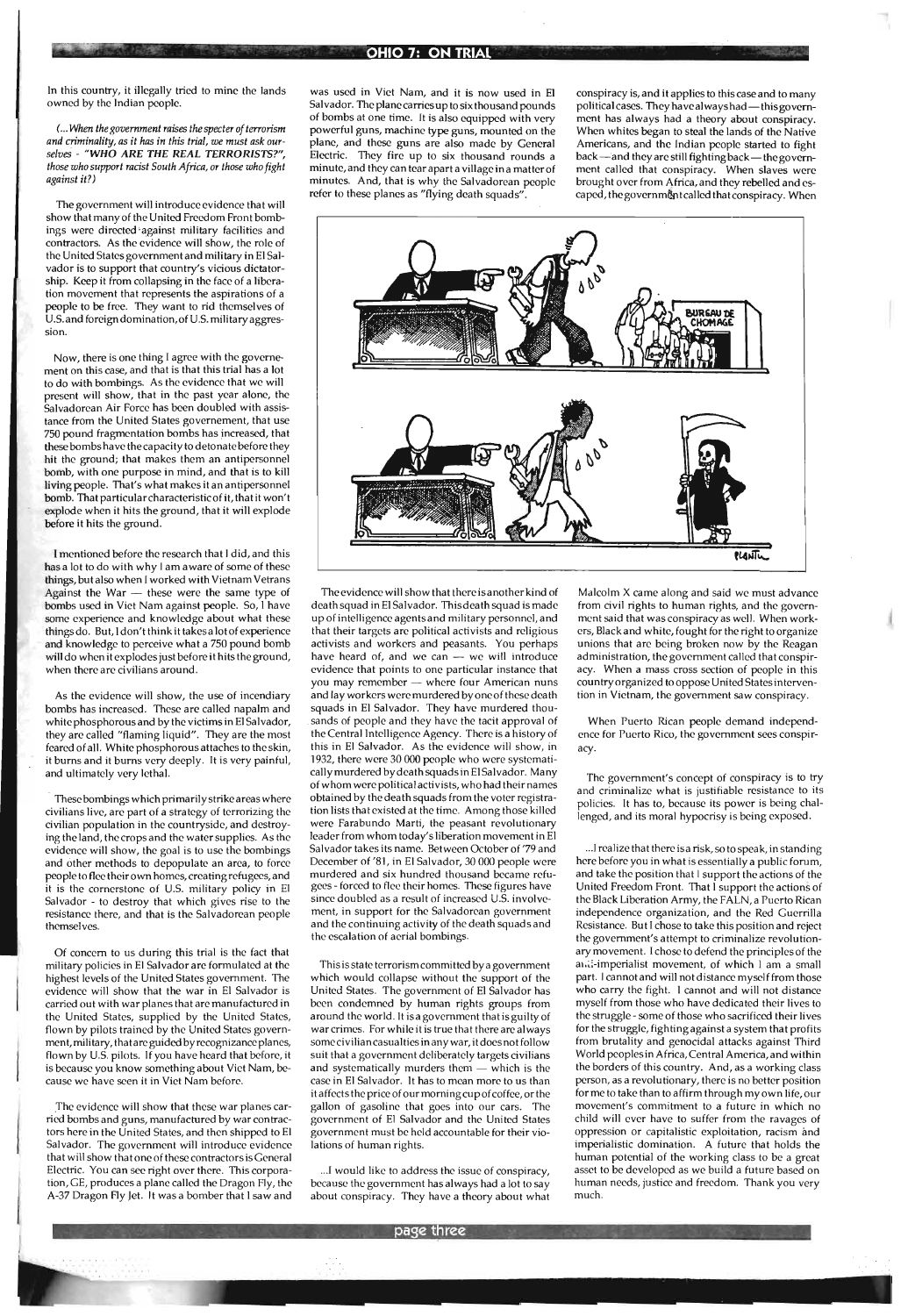# **Personal Statements from the Ohio 7**

#### *CAROL MANNING*

Myname isCaroI AnnSaucier Manning. lam a32 year-old mother of 3 children, pages 6, 8, and 15. I am also a political activist who was underground with my husband and children for 9 years.

For the past three and a half years I have been held in prison. I am serving a IS-year sentence after having been convicted of two bombings of U.S. military reserve offices in New York as a result of a trial in Brooklyn, N.Y. in 1985-86, in which the government indicted myself and six others for eleven political bombings. I was convicted of these two bombings even though the *prosecutors said* that I did not make or place any explosive device but claimed that I knew about, supported, and helped with the communiqués that were distributed. The government, not satisfied with my IS-year sentence indicted myself and 6 others in May 1986, one month after I was sentenced in the Brooklyn case, on the current charges of Seditious Conspiracy, RICO Enterprise and RICO Conspiracy. I am once again indicted for the same conduct I have been tried for already but now face an additional 60-year-sentence.

I was raised ina family of five, ina small rural town in Kezar Fall, Maine. Both my parents were woollen mill workers who took much pride in being known as hard workers who provided their family with a nice home and coped with the wants and needs of their children.

In school I was an average student, though my favorite subject happened to be physical education. I liked playing field hockey and loved working out on the horse in gymnastics. In high school I was placed in the "general" course without ever really being consulted and I did not know what I wanted to do or what was available for me.

What really affected my school was when my mother died at the age of 54. I was fourteen years old and had seen my mother go through years of suffering in pain with the cancer that eventually killed her. I was angry that she had to continue to work while sick, so that she could help provide for her family and I blamed the terrible conditions in which she worked for so long, for her death. Every day my mother left covered from head to toe in wool fibers, which she had also breathed in all day. The noise from the weaving room where my father worked next to my mother was so loud it was deafening you had to scream to be heard and you could smell the chemicals that had been used to treat the wool poisoning the air. All of these things plus the fast pace of constant work that was expected, many days not even stopping to eat lunch, to me seemed criminal.

My father was much devastated by the loss of my mother. They had been married for over 30 years and were close. This wasdifficult for me to deal with since I was a 14-year-old who was feeling the loss of my mother greatly. I came to feel as if school was a waste of time and that I was only going to end up working in the factory. By the tenth grade it became just a place to socialize and before finishing that year, I quit school when I met my husband Thomas Manning. We were married in 1972. I was 16 and with many dreams, yet the most exciting to me at the time was just moving away from my hometown. We moved to Oxford, Pa. where we worked for a short time with children with cerebral palsy. (I have a cousin with cerebral palsy, who was enrolled in the school.) Working with the handicapped children was for me a real joy, and someday I hope to be able to do it again. But once I became pregnant with my oldest son, I became homesick and wanted to return to Maine. This was in 1973 and we moved to Maine's largest city, Portland. My political awareness at this point in my life had been questioning the way working people were treated, wondering how it could be that people had to subject themselves to extremely poor working conditions, barely, if that, making a wage to support their families.

I was aware of the struggle in the Civil Rights Movement, the racism that runs so rampant through our country, and personally feeling a responsibility to fight against it.

The Vietnam war was happening and I knew many of my older friends who had been sent there, angry, not wanting to go and not really understanding why they should. When they returned home, if they were among the lucky ones, people questioned how they changed so much, those of us not understanding what they had been through.



Then, from my husband who had been to Vietnam and after returning home went to prison for 5 years, I learned of the inhumane treatment of prisoners behind the prison walls of America.

. When the Scar'd Times newspaper was left at the front door of our apartment in Portland one day, both Tom and I read it with much interest from cover to cover. The paper was put out by prisoners, exprisoners and community activists-among them, Pat and Ray Levasseur, who operated a drop-in center. They were involved in a broad range of work from fighting for prisoners' rights, to finding housing, jobs and schooling for ex-prisoners and their families, to working with people in the low-income neighborhoods around various issues such as housing conditions, welfare rights and against police harassment and abuse.

Within a few weeks, Tom was at the SCAR center doing various work. In between being a mother of our infant son and keeping a home, I eventually also became active and helped open a Day Care Center, visi ted prisoners, worked on the "Scar'd Times" paper, leafletted for the United Farm Workers, and attended demonstrations and functions that SCAR was involved in.

The opening of Portland's first leftist bookstore by



a **e four** 

a few of us in late 1974, came with increased local and federal police surveillance, harassment and'physical attacks on members of SCAR. This caused Tom to work less and less in the community and decide to go underground. I followed him, fearing for our safety but mostly wanting to keep my family together. Over those years I gave birth to our daughter in 1980 and another son in 1981. My priority in daily life was always maintaining a home and life for them that was so normal as circumstances would allow. My children really became my life since I had to live a relatively isolated existence but doing what I could do to make sure they were involved in various activities outside the home. This was fairly easy to do until Dec. 1981, when my husband was being sought concerning a shootout with a New Jersey State trooper who was killed. From that time on, State and Federal law enforcement used our children in their hunt for us. The children's pictures and even my oldest son's dental x-rays were put on a wanted poster and distributed to' post offices, schools, doctors and libraries. Once we became aware of this, it became more difficult to enroll our children in school, take them to doctors - etc., but of course those were risks that had to be taken.

There were many times over the years when I thought hard about turning myself in and getting my children to family members who could take care of them while I took care of the warrant that was for my arrest. But always the thought of being seperated from them and knowing that the police would go to *any extent* to try and get information from me - that stopped me from doing this.

When I was arrested in April 1985, I found that those fears I had over the years were real and now were coming true. The first thing the FBI did was take my 3 children and hold them incommunicado for 8 weeks. My oldest son (11 years old at the time) was interrogated for 7 hours on the day of our arrest and at least 5 other times during this period. While the government held my children hostage, I was told over and over by various law enforcement agencies that I could help my children if only I would cooperate with them in prosecuting the others.

Over the past three and a half years government has tried to break me by putting me at times in horrendous prison conditions and subjecting me to inhumane treatment. To this day I continue to be prosecuted for standing by commitment to my husband and for my political beliefs that the government call criminal. Though I suffer greatly with the pain of being separated from my children, I will stand by my principles and beliefs, a right we all should share.

#### *PATRICIA GROS LEVASSEUR*

I am Patricia Gros Levasseur, one of eight children raised in a small town of the eastern shore of Maryland. My father was in the army for a number of years and my mother worked at factory and office jobs. The main contradiction I found in my life growing up was obvious racism and the disparity between Blacks and whites, rich and poor. I remember vividly trying to make sense out of the blind hate which many white people felt towards Black people -struggling against the immovable position of race and economic oppression.

As a white working class woman, I realized it was my duty to work and organize against racism and sexism, the oppression of the people; we must refuse to tolerate this government's policies throughout the world in the name of the American people.

When I look back over my life and the sum total of my experiences so far, I'm struck by the reality of the charges of Sedition and RICO. I know my life has not been criminal or corrupt. Now the government is saying that we are seditious; that we conspired to put down and overthrow by use of force the government ofthe United States. I find great irony in these charges - charges serious enough to threaten the rest of my life. I ask these questions: wasn't it white europeans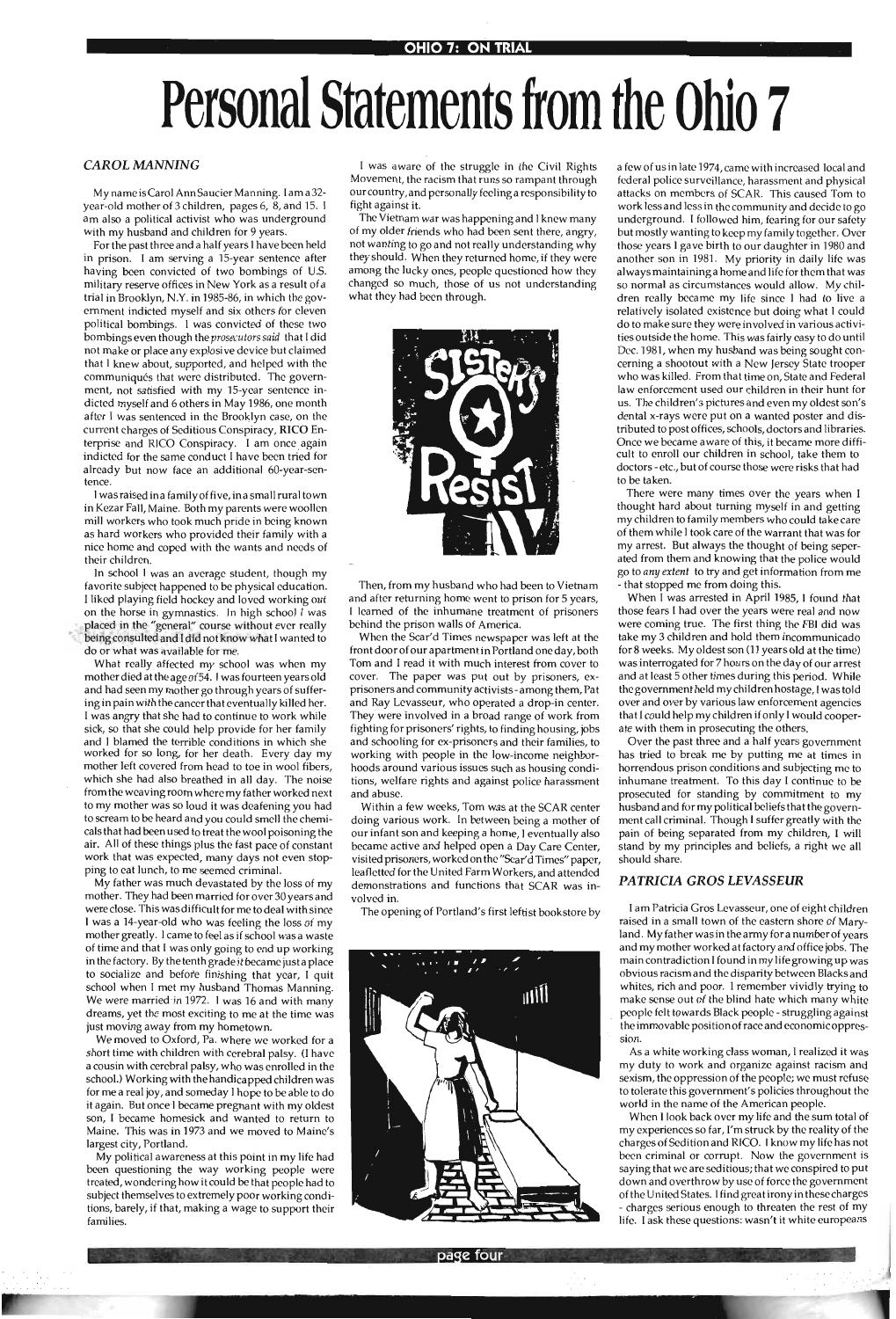#### **OHIO 7: ON TRIAL**

who came to this country and put down, destroyed and overthrew by use of force whole nations of Native American peoples, virtually wiping out an entire civilization? Wasn't it our ancestors who stole and enslaved African people? Isn't it our country that has a long history of going outside its borders to determine what form of government people of other countries should have? What is it when high-ranking government officials can lie to the people of this country and for their own profit and ideology sell arms and drugs and solicit funds to finance the overthrow of Nicaragua? Is that Racketeering? Is that Corrupt Oraganization? Is that Seditious? Corrupt Oraganization? Is that Seditious?<br>Eight of us (now five [ed.]) are charged with con-

I was born on November 10, 1957, and am the mother of 2 daughters, 14 and 13 years old, and a six year old son, who I share with my Comrade husyears old. Raised in a tight-knit blue collar family, I did most of my growing up in Boston and Buffalo. From inner city alleyways and schoolyards to the steel mills and warehouses where I worked, I came to understand the realities of U.S. capitalism. I became politically active in the mid-60's, around the Vietnam War. In addition to labor and community organizing, I was a full-time SOS activist and participated in various capacities-in the student, anti-war and antiimperialist movements. Much of my work has gone into fighting against racism and apartheid and in band, Jaan Karl Laaman. The youngest of four children, I was raised in an ethnic neighborhood in Boston where my grandparents settled after immigrating to the U.S. from Italy in the early 1920s. My parents worked in factories most of their lives. They taught us that everyone has a right and a responsibility to their accorry one has a right and a responsibility to their annumy unu n<br>lloct potential

fullest potential.<br>Asa working class woman and mother, the struggles for decent health care and housing and against racism and pollution have always been part of my life. I saw that good heath and education resources are available only to the privileged few. I saw that racism, sexism and class divide poor and working class communities. They fought among themselves for the minumus, they wagneemed a content of care of crumbs, too worn down to go after the real cause of the problem. In the mid-70s, as Boston exploded with rasist violence, I joined the Anti-racist Committee. From the community level, my view expanded to include international struggles against all kinds of suffering caused by imperialism. cring caused by imperiation.<br>I have been in prison for three and a half years after

spiracy to overthrow the U.5. government by use of force and we never had any Redeye missiles; we had no tanks, no helicopters, and no hundred million dollars. It is our belief that it is the people of a country who decide to throw off an unjust and corrupt government. It is the people of a country who decide what to build; it always has been and it always will be.

#### BARBARA CURZI-LAAMAN

living clandestinely with my husband and children living clandestinely with my husband and children<br>for two and a half years. The government has threatened me with 265 years of sentences for being part of the underground anti-imperialist movement. After one trial, I recieved a 15-year sentence for conspiracy and for actions carried out by the United Freedom and for actions carried out by the United Freedom Front opposing U.S. government support for aparthon opposing 6.5. government support for apartment General America.

Central America.<br>I am presently on trial for the exact same activities, now described in three conspiracy charges, including Seditious Conspiracy, which could add 60 more years of prison time to my life. I became and will remain committed to building a

just society in this country, free of racial and economic just society in this country, free of racial and economic<br>oppression. Whatever my conditions, I'll keep bright my vision and never stop working until we've built that better day.

Born March 21, 1948, I am a 40 year old father of 3, sharing 2 daugthers-14 and 13-and a 6 year old son with my comrade-wife, Barbara. I am Estonian, having immigrated to the U.S. with my family when I was 3

 $\alpha$  assacriuscus was a rerorly. Orientally choice or  $\alpha$ months in jail or joining the army, I went to jail in 1967 and became ineligible for the draft.

years old. Raised in a tight-knit blue collar family, I did most of my growing up in Boston and Buffalo. a most of my growing up in boston and bunato. on mile eny ancyways and senoolyarus to the steel mills and warehouses where I worked, I came to understand the realities of U.S. capitalism. I became politically active in the mid-60's, around the Vietnam War. In addition to labor and community organizing, I was a full-time SDS activist and participated in various capacities-in the student, anti-war and antiimperialist movements. Much of my work has gone into fighting against racism and apartheid and in we against acism and aparticid and in pports.<br>.ontc

About 1970 I came to understand that armed resistance was a necassary part of any struggle committed to the defeat of imperialism, and I have been part of the guerrilla / underground / armed movement since then. From 1972 to 1978 I was imprisoned for bombing Nixon's re-election headquarters and the police station in Manchester, New Hampshire. After my release, I did public anti-aparteid and anti-Kian organizing in New England. Then I again went totally underground and worked as a full-time guerrilla. Since being captured in November of 1984, and having been through several politcal trials (all of us have some sentences-I have 98 years), my comrades and I are now being charged with seditious conspiracy for being members of the United Freedom Front and / or ring members of the United Freedom Front and/or<br>le Sam Melville Jonathan Jackson Unit (both organi-<br>tions have claimed many armed actions).

Fire Oraganizing Committee. I went to work for the New England Free Press - a radical, collective print shop - for almost 2 years. Along with Barbara, Jaan, and Kazi, I was part of the Amandla Concert in Harvard Stadium in 1979. Featuring Bob Marley, Amandla was a benefit concert to provide aid to the liberation forces in Southern Africa. My role was as part of a People's Security Force which provided security for the concert. We also did security work for the community - such as house sitting with people who were under attack by racists. We went to Greensboro, North Carolina in 1979 to protest the killings of CWP members a year before by the KKK.

I went underground to join the Armed Clandestine Movement in 1981 and was captured in Cleveland in 1984. VENCEREMOS!

.<&7 ~  $\lambda - 1$  .  $\lambda$ 

Although I am again in captivity will all its limitations and heart-aches, especially concerning the children, I understand this is but another front in out dren, I understand this is but another front in out struggle. AMANDLA!!! FREEDOM IS A CON-STANT STRUGGLE!

I have3beautiful children ages 18, Il,and 8,andam not married. I was born on November 4, 1947 in not married. I was born on November 4, 1947 in Beverly, Massachusetts which is a small costal city 25 miles north of Boston. My mother was a factory was a factory operator. I have one sister younger than me by 6 operator. I have one sister younger than me by 6 years. Just when the draft was getting heavy for Vietnam I turned 18 years old and promptly received my notice. Like most working class kids, white or Black, the most working class kius, while or Black, there was no easy way out of it. Either get drafted, join or hide. I chose not to go. At 20 years old I was arrested for having marijuana, which in as was arrested for naving manguana, which in

#### JAANLAAMAN

~~ ~.t~:. , .... . ' ~

tests for better conditions. I read a lot of history and worked in political study groups. I was locked up, beaten, and shipped out for my activities. I learned through study and my efforts that the struggle was wage staay and my chorts that the struggie was ach laigeil thàn nìy came a communist.<br>Upon my release I worked briefly with the Prairie

#### RICHARD C WILLIAMS

I continued to have brushes with the law when in 1971 I was arrested for robbery in New Hampshire and recieved a 7 to 15 years continued a was 22 and and recieved a 7 to 15 year sentence. 1 was 23 and faced 5 solid years in jail, at the least. I realized at that time that I was going nowhere fast, that I needed to change something-so I started with myself. I became involved with trying to better the prison conditions I was in, which were deplorable. It was 1971, the was in, which were acpionable. It was 1211, the year George Jackson was murdered, the year of the<br>Attica Rebellion. There was unrest in most prisons because overall the prisons were brutal and inhumane. I was elected chairperson of New England Prisoner Association. Inside, I met with legislators, and participated in food and work strikes and pro-

**page** lye

#### **DRAWING BY TOM MANNlNG**

#### *TOM MANNING*

Boston born and raised, in a large working class family, never enough \$, though my father worked day and night, with sleep in between, his only days off were when he was hurt or some crisis in the family. He was a longshoreman and a postal clerk, he worked himself to death, trying to get one end to meet the other, he never did make ends meet. That would be a cycle and capitalism is not made that way, he always got the worst end, we know now ay, he always got the worst end, we know how who got the best end, it took me a long time to figure<br>it out, on the streets, in the military, Cuba, Vietnam, put, on the streets, in the number of y capa, victimality work and back on the streets. Doing community work, the answer became crystal clear, socialism, a system where ends meet. The bosses oppose this stem with a vengeance, the bosses oppose this siem with a verificance, they attack it with their armies and police. The People must fight for their own system in all ways. One of these being armed clandestine struggle, we have a long way to go, but we are getting there, with more Angolas and Nicaracare getting there, with more exigones and i situatagovernment's courts in Corination Massachusetts government's courts in Springfield, Massachusetts will be one more step closer to a place where all children will have a sparkle in their and a shine on their cheeks and no more fear- LA LUTA CON-TINUA 01371-016MCC/NY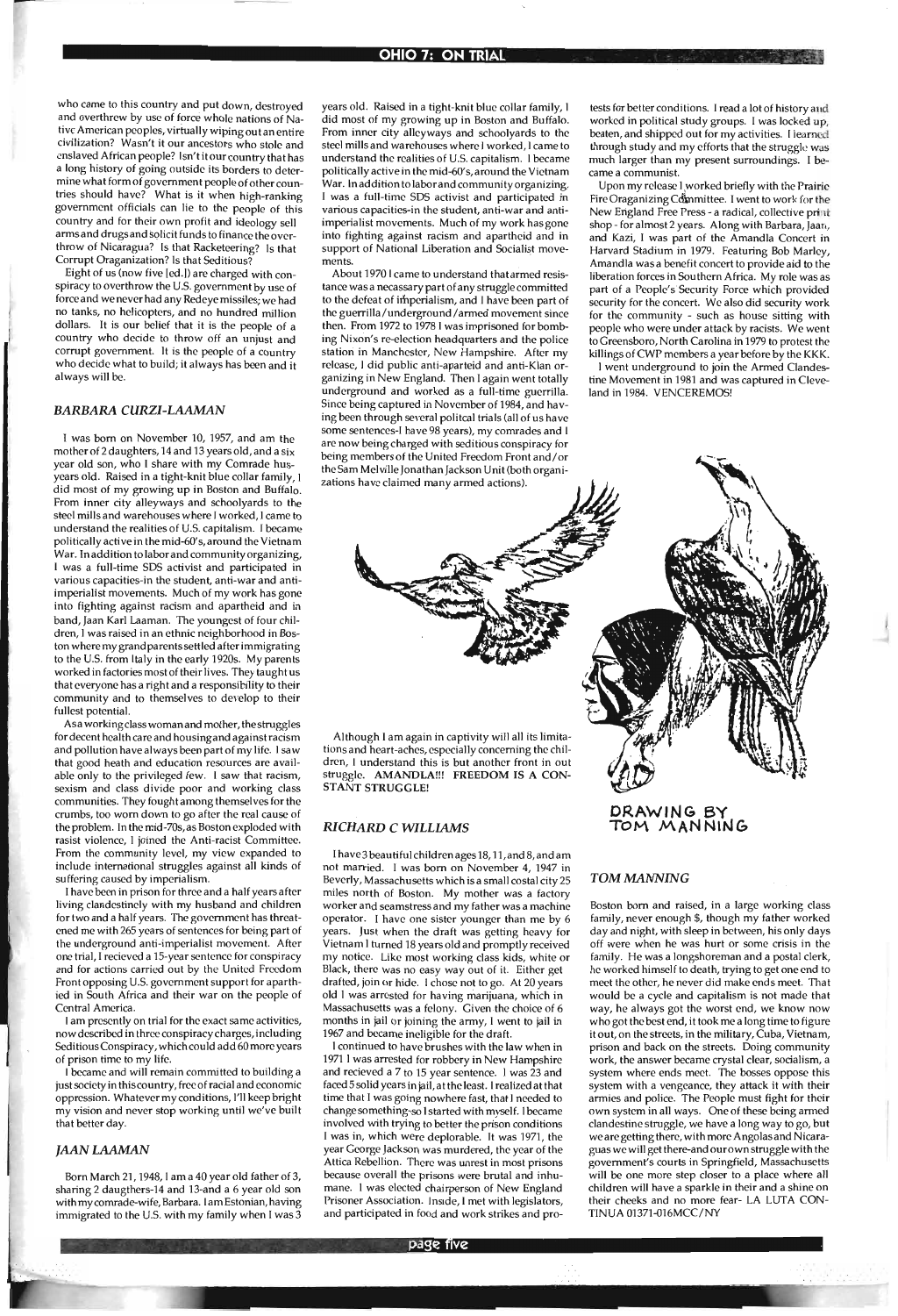## **Bos-Luc: Western Sweep & the** *Ohio* **7**

by Maggie Smith & Valerie West

The use of counterinsurgency techniques, intelligence gathering, intimidation and repression have been a consistent practise of U.S. government attempts to dismantle its domestic opposition. The permanent government in Washington, DC,considers its military models from around the world as it plans for the conditions created by a domestic economic crisis or another unpopular war. Techniques now being used against revolutionary dissidents within the U.S. are being put into place with an eye to more extensive use against a broader segment of the population.

In February of 1982, the U.S. government announced the existence of an investigation, codenamed BOS-LUC, which was to become the most extensive fugitive search since the Lindenburg kidnapping. BOS-LUC (BOS for its Boston base and LUC for Raymond Luc Levasseur) was intended to capture Raymond Luc Levasseur, Patricia Levasseur, Thomas Manning, Carol Ann Manning, Richard Williams, Jaan Laaman and Barbara Curzi-Laaman, and to provide information about their allies and political base. The government contends that these people, now known as the Ohio 7, were responsible for 27 actions against U.S. military installations and corporations dating from 1975 which were claimed by the Sam Melville / Jonathan Jackson Unit and The United Freedom Front. Their communiques express confidence that only a multi-leveled attack on U.S. imperialism will be victorious.

BOS-LUC was staffed by agents of the FBI, Bureau of Alcohol, Tobacco and Firearms, and state police from Massachusetts, Maine, Vermont, New Hampshire, New York, New Jersey as well as the JTTF. The BOS-LUC investigation was an active exercise of the national political police force publically acknowledged by the JTTF in 1976. In 1982, other concurrent investigations focussed on the Puerto Rican Independence movement, the Sunrise Collective, the American Indian Movement and the Brinks expropriation. BOS-LUC is infamous for its exploitation of the children of the Ohio 7 as an actual counterinsurgency technique. Beginning with the development and distribution of a 30-page dossier on the children, including their medical and dental records, to the eventual detention, interrogation and attempted bribery of these children, the strategy of BOS-LUC in regard to the Ohio 7 children is a landmark in government misconduct. Thousands of docters, dentists and child-care workers were asked to look for these children and then call agents of BOS-LUC.

The BOS-LUC task force, directed by the Joint Terrorist Task Force (JTTF), was characterized by excessive brutality, intimidation and harrassment of friends and family of the accused, extensive use of illegal surveillance of the political community, the creation of informants, threats against the safety of the children of the OHIO 7 and consistent lying and falsification of documents by government agents.

centers and medical facilities with phots and medical and dental records. Many activists were repeatedly interviewed, followed and harrassed. The womens' community in Western Massachusetts was contacted by FBI agents offering assistance after a rash of telephone threats. The FBI assistance turned out to hinge on cooperation with Western Sweep. In the estimation of the government, one out of three residents of the four-state area was contacted during the Western Sweep.

Agents of the task force seized many citizens resembling the Ohio 7 and subjected them to public humiliation and physical abuse prior to any positive identification. A family was surrounded by police after leaving a diner, and the father was beaten and searched in front of his family in the parking lot. Another family was pulled over on the highway and forced at gunpoint to lie face-down in the rain on the pavement. Another man's teeth were broken with the barrel of a gun. In Pennsylvania, an entire paramilitary team landed in a field, surrounded a family in their home and held them hostage for six hours. These people had the simple misfortune to look like members of the Ohio 7. There are numerous ongoing lawsuits growing out of this investigative fervor. All members of the large Manning family have had their homes invaded by force by the BOS-LUC agents. One particular New Year's Eve, four Manning family homes had their doors broken down, and family members threatened and chased at gunpoint by four separate task force teams. One of Ray Levasseur's childhood friends was confronted and questioned by BOS-LUC agents as he lay in a hospital, sedated and prepared for major surgery. He was not

expected to survive the surgery; the agents argued that he had nothing to lose by talking to them.

The surveilliance by electric means, paid informats and photographic methods yeilded 500,000 pages of material from investigations of the Ohio 7. In designated areas, numerous pen registers were obtained, then hundreds of BOS-LUC agents would conduct an intelligence sweep; the idea was that the increased police activity would generate more phone calls to sympathizers and all the outgoing numbers would be subject to expand FBI investigation. A casual mention by a distant relative of Tom Manning of the name "Tommy" in a telephone conversation brought a small army of agents into the bedroom of a stranger in less than 1 hour.



Informantsareessential to U.s. government police activity. In the Ohio 7 case primary government informers committed many crimes, notably a brutal murder, while under the Witness Protection Program. This informer (Joseph Aceto, aka Joseph Balino) was offered 'red carpet treatment', including heavy doses of the tranquilizer Mellaril "to increase his veracity". According to medical records released to the defense, he twice attempted suicide and has been diagnosed as paranoid and schizophrenic (he recieves messages from god and the tv.) Hundreds of acquaintances and activists were subpeonaed to grand juries investigating the Ohio 7. One witness to the grand jury, Felipe Nogura, gave over five days of testimony and has since moved up into international studies and diplomatic circles. He is currently employed as a telecommunications expert in the West Indies. The grand jury and police harrassment which encircled those who were subpeonaed were a strategy to turn hundreds of people into collaborators with BOS-LUC.

Government agents repeatedly lied in affidavits necessary to obtain search warrents. Fabricated information was attributed to allies of the Ohio 7. In another situation, an address was extracted from a child of the Ohio 7 and attributed to a co-defendant. This child had resisted a series of bribes offered by the agents of BOS-LUC, and gave the address only after being told that her parents' lives depended on her cooperation. These fabrications are classic COIN-TELPRO tactics of disinformation to foment distrust within the movement. In early 1984, BOS-LUC was expanded into Western Sweep. Under the direction of the BOS-LUC task force, hundreds of local police officers in West-

**page SIX** 

em Massachusetts, Conneticut, Vermont and New Hampshire were deputized and handed photos, wanted posters and dossiers on the Ohio 7 and other revolutionary activists. The newly minted agents of Western Sweep went out, knocked on doors, stopped cars, set up roadblocks and saturated the area with wanted posters. They contacted schools, day-care

#### **Bos-Luc**

Western Sweep was an operation carried out by the BOS-LUC task force, a methodology to nationally coordinate the investigation of revolutionaries. The extensive use of computers allowed cross-referencing of a record quantity of police investigation. The main-frame computer used by BOS-LUC was donated by Grumman. The computer produced a name in Ohio which was related to a traffic accident in Connecticut and led the agents to the home of Ray and Pat Levasseur, in the late fall of 1984.

The BOS-LUC agents discovered the Levasseur home in Ohio at 7pm and in less than 12 hours the Hostage Rescue team from Washington, DC, armored personnel from Cleveland and the SW AT team from Pittsburg were present to seize Ray and Pat and their children. This rapid response and coordination was BOS-LUC in action. When Carol and Tom Manning were arrested in 1985, their children were kidnapped by the FBI and Carol was threatened from the first day of captivity that the safety of her children depended on her cooperation. It took a hunger strike by Tom and Carol, thousands of nameson petitions and activity by many people to gain the release from custody of the three Manning children after two months of interrogation and isolation.

Horrifying prison conditions, hysterical security measures and repeated trials for the same actions have been suffered by the Ohio 7 since their capture. When Carol was in Framinjham, Massachusetts, she was handcuffed and shackled at all times, even in the shower, and stripsearched and cavity searched in front of male guards each time she was brought in or out of her cell. A special armoured vehicle was built for Tom Manning and Richard Williams in New Jersey, and then used in Massachusetts. Ray Levasseur was sent directly to Marion Prison in Illinois after his conviction for bombings in New York. All the men have been repeatedly held in draconian Control Units in various prisons as a result of their status as revolutionary dissidents. They are on trial now in Springfield, Massachusetts for Seditious Conspiracy and RICO. Many of the acts included in this new indictment are acts for which the Ohio 7 have already been convicted in other trials. The government refuses to release the cost of BOS-LUC or Western Sweep, but the current trial for Scditious Conspiracy hascost\$2.1 million and is only in pre-trial proceedings. Only six jurors have been selected after six months of jury selection, because the number of people who were affected by Western Sweep. The Ohio 7 have steadfastly maintained that they are guilty of no crimes, and they have fought in every hour of their captivity for their politics, their human rights and their capacity to continue the struggle. The United States understands that it is not immune to the development of a revolutionary resistance movement. As it faces global economic crisis, the importance of a controlled and stable internal population is great. The counterinsurgency operations used in BOS-LUC and Western Sweep gained the capture of individuals within the resistance movement, but primarily established the infrastructure of mass control.

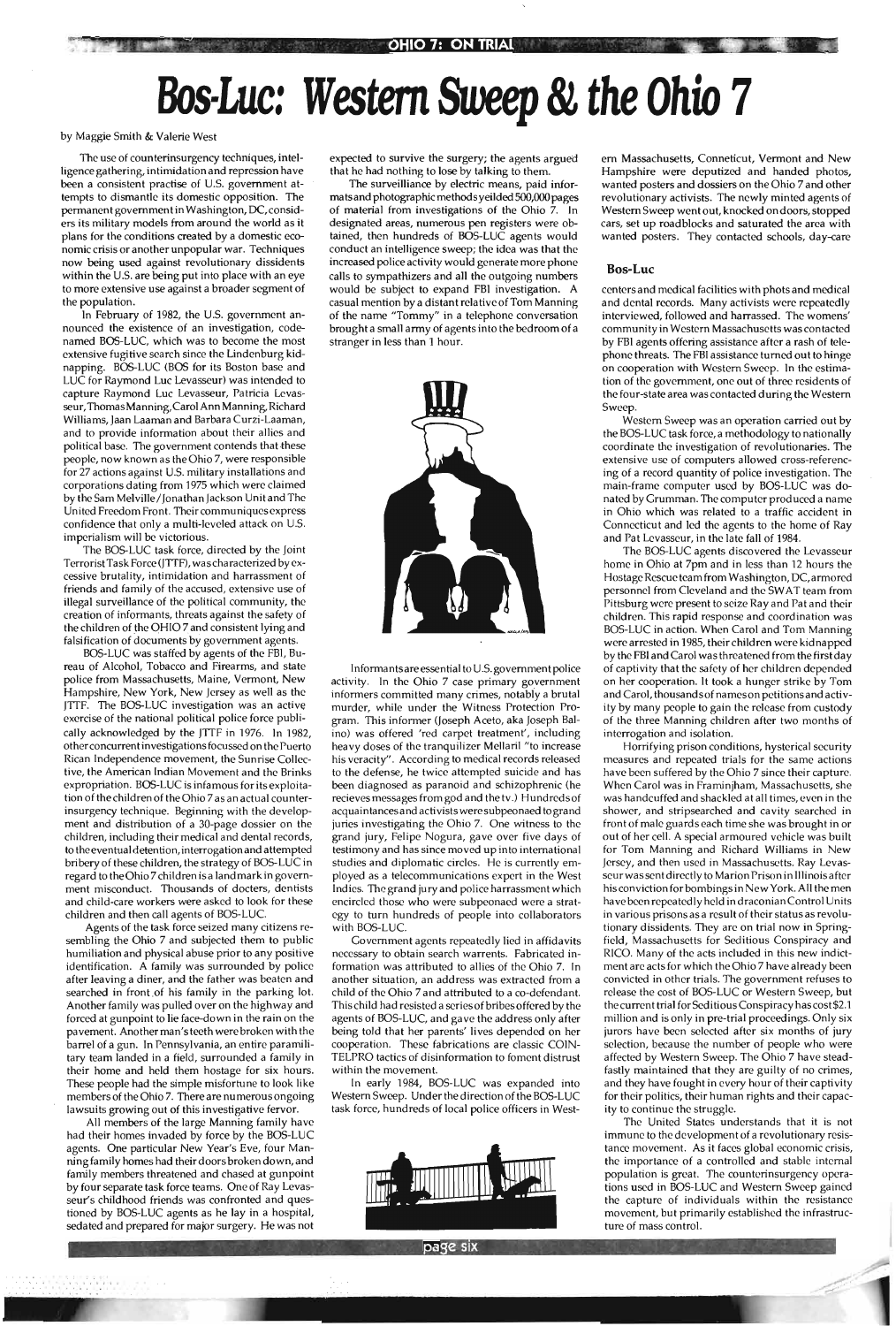## **Statement from the**  "RESISTANCE CONSPIRACY CASE" Defendants July 1988

#### **OHIO 7: ON TRIAL**

On May 11, 1988, we were indicted for seeking *"to I*n May 11, 1988, we were indicted for seeking "to fluence, change, and protest policies and practices of the nited States government concerning various international<br>id domestic matters through the use of violent and illegal eans." The indictment charges us with conspiracy and 1 ith aiding and abetting the bombings of a number of military and governmental buildings - resulting in property damage, but no injuries to anyone.

What are the policies and practices referred to?

 $T_{\rm F}$  ,  $T_{\rm F}$  practice of  $T_{\rm F}$  practice of  $T_{\rm F}$  and  $T_{\rm F}$  of  $N_{\rm F}$  and  $N_{\rm F}$ he U.S. practise of slaughtering thousands of ian civilians through the proxy contra army.

he  $\cup$  5. invasion of Grenada, the firs aligned nation in this hemisphere.

-The U.S. policy of establishing brutal dictatorships in El Salvador, Guatemala, Honduras, and Chile that murder their own people to make their countries safe for U.S. investment. vestment.<br>0

 $U$  years of U.S. colonialization of Puerto Rico.

he U.S. policy of aiding and abett ents of Israel and South Africa.

-The centuries-old practise of racial genocide and oppression of Black, Puerto Rican, Mexican, Asian and Native American peoples here, and of promoting racism and<br>racist violence. eist violence.<br>Prisoners of War and Prisoners of War and War and War and War and War and War and War and War and War and War

he U.S. government's denial that Prisoners of War and f political prisoners are held in U.S. jails, targeted for isolation and destruction.

Do we want to change these policies and practices? Do we want to change these policies and practices?  $t_0$ holeheartedly. They violate every tenet of international h w and human decency. They cause death, destruction,  $\beta$ verty and suffering for millions. It is a disgrace that we, F e people of the U.S., allow our government to pursue them. To do nothing is to become tacit accomplices in no criminal activity.<br>these crimes and practises. Now we face thes

Each of us charged in this indictment has committed our life to fighting for social justice here and to extending solidarity to national liberation movements around the world. Each one of us has been involved in supporting the it struggle of the Victnamese people, in fighting against  $\;$  1 e Ku Klux Klan and racist violence, in supporting the  $\rightarrow$ uggle for Black liberation/New Afrikan independence a d for Puerto Rican independence. We have participated g and supported the movement for women's liberation,

America's only political prisoner on death row, America sonly political prisoner on death fow, Mumia Abu-Jamal, has been denied his appeal to have his death sentence over-turned by the Pennsylvania Supreme Court.

Mumia's appeal had also demanded a new trial. the March 6 high court decision ignored a multitude of fair trial violations and refused to consider the political motivations which were central in prosecuting Mumia and getting him sentences to death.  $\alpha$  death.

and an ormer black leanther learly spokes man  $\mathbb{R}$ and an outspoken MOVE supporter, Jamal has been in the cross hairs of Philadelphia's racist killer cops for over 20 years," said Partisan Defense Ctte. At the time of his arrest, Jamal was President of the Association of Black Journalists in Philadelphia.

He earned the cops' undying hatred especially for his sympathetic interviews with imprisoned MOVE members after the 1978 cop siege.

Mumia was framed up in the killing of a Philadelphia policeman in 1981. At the 1982 sentencing hearing, the prosecutor argued for the death sentence by

## **Emergency Appeal**



been anti-imperialist activists and organizers for many ment, unable to meet together or with oUf lawyers to en anti-imperialist activists and organizers for many ment, unable to meet together or with our lawyers to

This has been our life's work, and it has brought us into continuing conflict with the U.S. government. It has also the U.S. are struggling to change the conditions of their and with the benefit of millions of dollars from right-wing<br>
les. With them we say, "No Justice, No Peace." backers.



The U.S. government fears the growth of the anti-imperialist movement that we've helped to build over the past 20 years. We have been targeted by the F.B.I. for continuing harassment, surveillance and imprisonment.

Each of us has been an anti-imperialist political prisoner s r more than three years. We have been condemned to v ntences as long as 70 years. Laura Whitehorn is now the ngest-held political prisoner in "preventive detention."  $\,$  s We have battled cancer, psychological torture, and isola- human rights. on, buried in the worst prisons in the U.S. along with American and North American political prisoners and

We are neither terrorists nor criminals. We are guilty of  $N$  iminal activity. The set of  $\mathcal{L}$  is the set of  $\mathcal{L}$ 

Now we face these new charges. They were brought ore than three years and 14 prosecutions after the last of us was arrested. The charges are couched in language that targets our politics and associations. The government makes no claim to know who actually did the bombings. The Reagan administration wants to stage a show trial that will not only have a chilling effect on activists here, but will so divert attention from the Nort going on down the hall from ours.

We will fight this politically motivated indictment, but we expect no justice. We are each held in solitary confine-

years. prepare a defense. We, accused of acts of resistance against<br>This has been our life's work, and it has brought us into state terrorism by the U.S. government, acts which themntinuing conflict with the U.S. government. It has also selves caused no casualties, are labeled "terrorists," forced iked us with the millions of people around the world- to come to court draped in shackles, and displayed behind ho struggle for freedom and against exploitation. Fight- a bullet-proof plexiglass partition. North and Poindexter, g against poverty and oppression, and inspired by a whose actions merit a trial for was crimes and crimes sion of collective and personal liberation, people from against humanity, are called heroes by politicians, and outh Africa to Palestine to Central America to the ghettos  $\,$  come to court draped in the blessings of Ronald Reagan  $\,$ 

 $x, 0, 0, 0, 0, 0, 1$ 

(アーカール) 不定意思 ()

of the

ives. With them we say, "No Justice, No Peace."<br> **PRI**<sub>SOME</sub> AND PRI<sub>SOME</sub> Whose love and concern extend across national and racial<br> **PRI**<sub>SOME</sub> AND PRI<sub>SOME</sub> Whose love and concern extend across national and racial<br>
These whose love and concern extend across national and racial barriers, and whose commitment leads them to active resistance. That is why the Sanctuary and Plowshares movements have been targeted by the Reagan Adminiration. That is why a group of Puerto Rican *independen*tas are now facing charges in Hartford, Connecticut. at is why a group of working class anti-imperialist tivists currently face sedition charges in Springfield, activists currently face sedition charges in Springfield,<br>Massachusetts. That is why a New Afrikan Freedom<br>et U.S. government fears the growth of the anti-impe-<br>Fighter, Dr. Mutulu Shakur, and one of us, Marilyn Buck,<br>st m Fighter, Dr. Mutulu Shakur, and one of us, Marilyn Buck, were recently tried in New York.

If political prisoners can be treated as less than human as outside the bounds of human decency - how will other sectors of the political community be treated when their The Reagan administration was become too loud?

The Reagan administration wants our prosecution to serve as a warning to those who demand justice and

indreds of Black/New Afrikan, Puerto Rican, Native rights, the lives, and the dignity of human beings here or Prisoners of War.<br>We are neither terrorists nor criminals. We are guilty of of solidarity and resistance, of love and hope. We say as long as this government tramples on the anywhere else in the world, there will always be resistance. That is not a criminal conspiracy - it is a movement NO JUSTICE, NO PEACE!

> TELEGRAMS AND LEITERS SHOULD BE TELEGRAMS AND LETTERS SHOULD BE SENT NOW TO THE GOVERNOR Gov. Casey Main Capitol Bldg. Room 225<br>Harrisburg, PA 17120

FOR PETITIONS AND MORE INFORMATION, PLEASE CONTACT: PARTISAN DEFENSE COMMITTEE P.O. Box 99 Canal Street Station<br>New York, NY 10013

### *"the state can have no case*

*the state can have no case no case there is no case*<br>"against freedom

Alan Berkman Marilyn Buck Susan Rosenberg

Alan Berkman Marilyn Buck Susan Rosenberg<br>Timothy Blunk Linda Evans Laura Whitehorn

### **OHI07: LTPOATE**

claiming that Jamal's having been a member of the Black Panther Party showed he was a committed cop-killer. The jury was assured that the death penalty would never be carried out, that Jamal would have "appeal after appeal." For years the Pennsylvania Supreme Court had held in other cases that this obviously false argument mandated automatic reversal of the death sentence upon review. But in its March 6 decision the court ignored its own precedent in its push to silence Mumia by execution.  $\lambda$  by execution.

Mumia was targeted because of what he wrote and said, because of who he is: a radical Black man who became known as "THE VOICE OF THE VOICELESS." At his trial, Mumia was denied counsel of his own choice. To get a hanging jury of 11 whites, the court permitted the seating of a white juror who admitted he could not be impartial, while excluding 12 prospective black jurors simply on the prosecution's request.  $\alpha$  appeal was supported by a supported by an indicate (friends of the court) briefs for the court) briefs for the court of the court of the court of the court of the court of the court of the court of the court of the c

Jamal's appeal was supported by amici curiae (friends of the court) briefs form ACLU and the National Conf. of Black Lawyers. Ron Dellums, now chairman of the Congressional Black Caucus, appealed to Pennsylvania's Gov. Casey "to remove the cloud of death from Mr. Abu-Jamal" in a letter last November. Thousands of people around the nation have petitioned the governor to demand "MUMIA ABU-JAMAL MUST NOT DIE" as part of a campaign initiated by PDC. **page several page se** 

In Springfield, MA, the government has found in the government  $\vert\vert$ In Springfield, MA, the government has found itself bogged in the Ohio 7 trial and has been repeatedly criticized by the local media. The media is asking why the government is prosecuting people at the current cost of 2.1 million dollars, when all but one defendent have already been convicted for the same activities covered in this indictment and have sentences from 15-53 years. The jury selection alone had taken 6 months to pick only 6 jurors.

So, on August 30th, the government prosecutors dropped charges against Tom Manning and Jaan Laaman, announcing that they were trying to simplify the trial. In essence, however, they were maneuvering to divide and demoralize the defendants. With htis move they could silence two powerful voices in the trial and separate Tom and Jaan from their wives and comrades. The case has taken on the vindictive nature of a selective prosecution of three mothers, politically active and concerned women who have refused to renounce their husbands and life-oriented progressive politics they hold.

Jaan was sent to Otisville to the segregation unit and then to Lewisburg, and then to Leavenworth. Tom Manning was placed in the Maximum Control Unit in Trenton State Penitentiary.